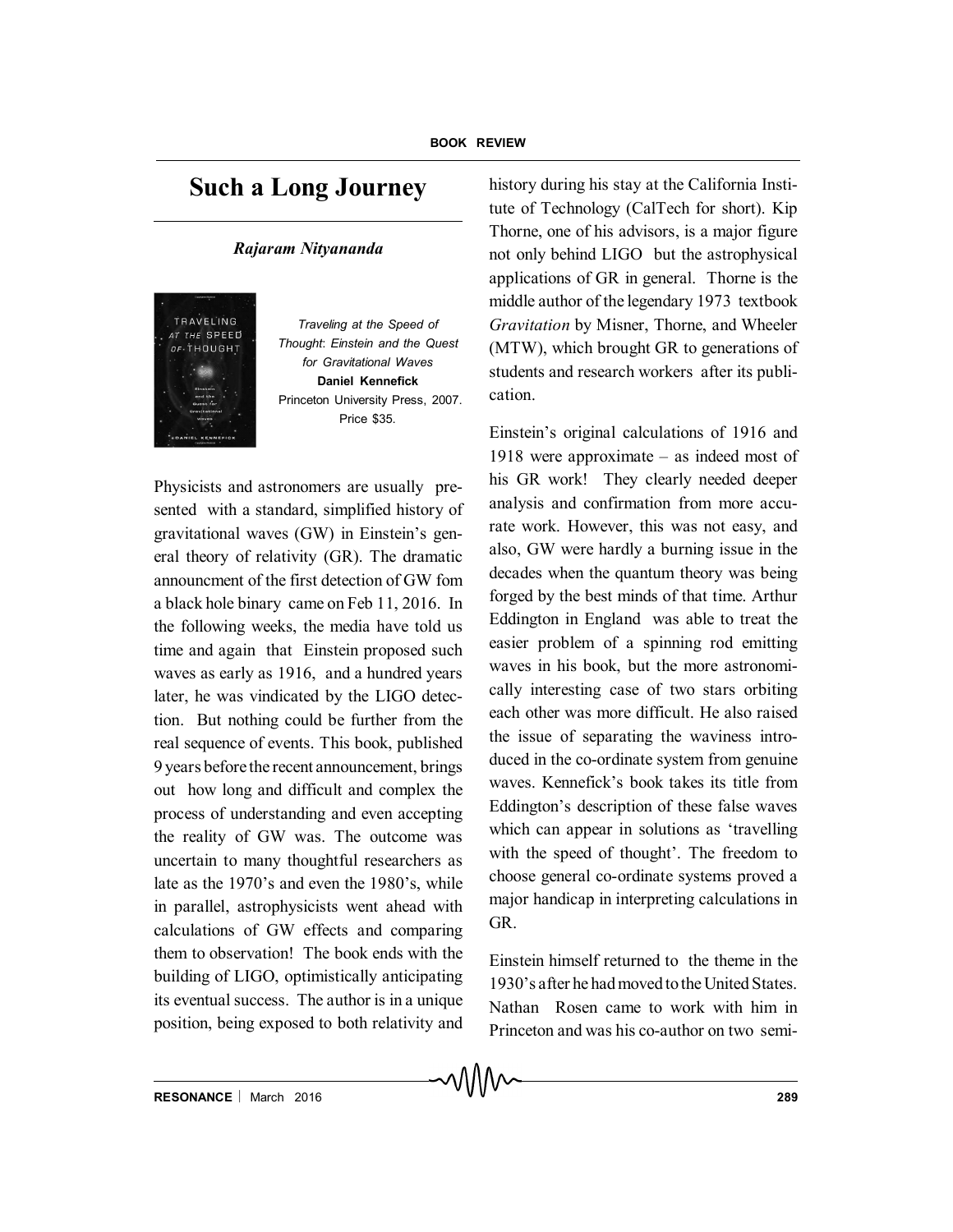nal papers. The first was the famous EPR thought experiment which brought out the apparently pardoxical behaviour of quantum systems. The second, in GR, brought in a 'bridge' between two universes, now known as the wormhole. The third paper concerns GW. Einstein and Rosen sought and came up with an exact wave-like solution of the nonlinear equations which showed undesirable singularities. Their strong conclusion was that the earlier approximate solution was misleading, and that gravitational waves could not exist. This was submitted to the *Physical Review*. One of the most fascinating parts of the book is the story of this paper.

On the one hand, Einstein and Rosen were not the first to find this solution – Guido Beck had already done so in the 1920's. The referee – now identified by Kennefick's research from the records of the journal as H P Robertson – wrote a detailed criticism. He pointed out that the authors had, unknown to themselves, described cylindrical waves from a line source. He also noted that their singularity could be removed by a change of co-ordinate system – always allowed in GR. Given the stature of Einstein, he recommended revision rather than rejection, and the editor had the courage to back him up. It appears Einstein was furious – he had never been treated like this before. Robertson, independently, had talked to Infeld, another of Einstein's collaborators, who in turn convinced Einstein. The revised version, now as a cylindrical wave solution, went to a different journal without Rosen being in the picture. But Einstein never wrote for the

*Physical Review* again! The evidence is that Einstein remained undecided on the existence of GW to the end of his life.

Others were not so cautious. Landau and Lifshitz, writing their text *The Classical Theory of Fields* in the 1940's (hardly an easy time in a Russia invaded by Hitler!) treated the case of a binary star and came up with the same formula as Eddington, when expressed in terms of the quadrupole moment varying with time. Characteristically, they estimated the energy loss to be negligible, and moved on to other topics. After all, they had all of theoretical physics to cover in ten volumes. Their derivation apparently violated the sacred tenets of GR which is to use only geometric quantitites, technically tensors. Their 'pseudo tensor' was an improvement over an earlier such impostor invented by a young Einstein who had no scruples about using it in his early work. V Fock, a Russian mathematical physicist, derived a similar result by insisting that one particular co-ordinate system was preferable to others. True holders of the relativistic faith were therefore suspicious of both these efforts.

Fock's work was one of three independent efforts to solve what is called 'the problem of motion' in GR, which constitutes a major chapter of the book. In one of his last great contributions to the subject, Einstein teamed up with. Leopold Infeld, another refugee from Hitler and Banesh Hoffmann. Their paper, universally known as EIH, contained both conceptual and calculational breakthroughs. Earlier work had treated the motion of test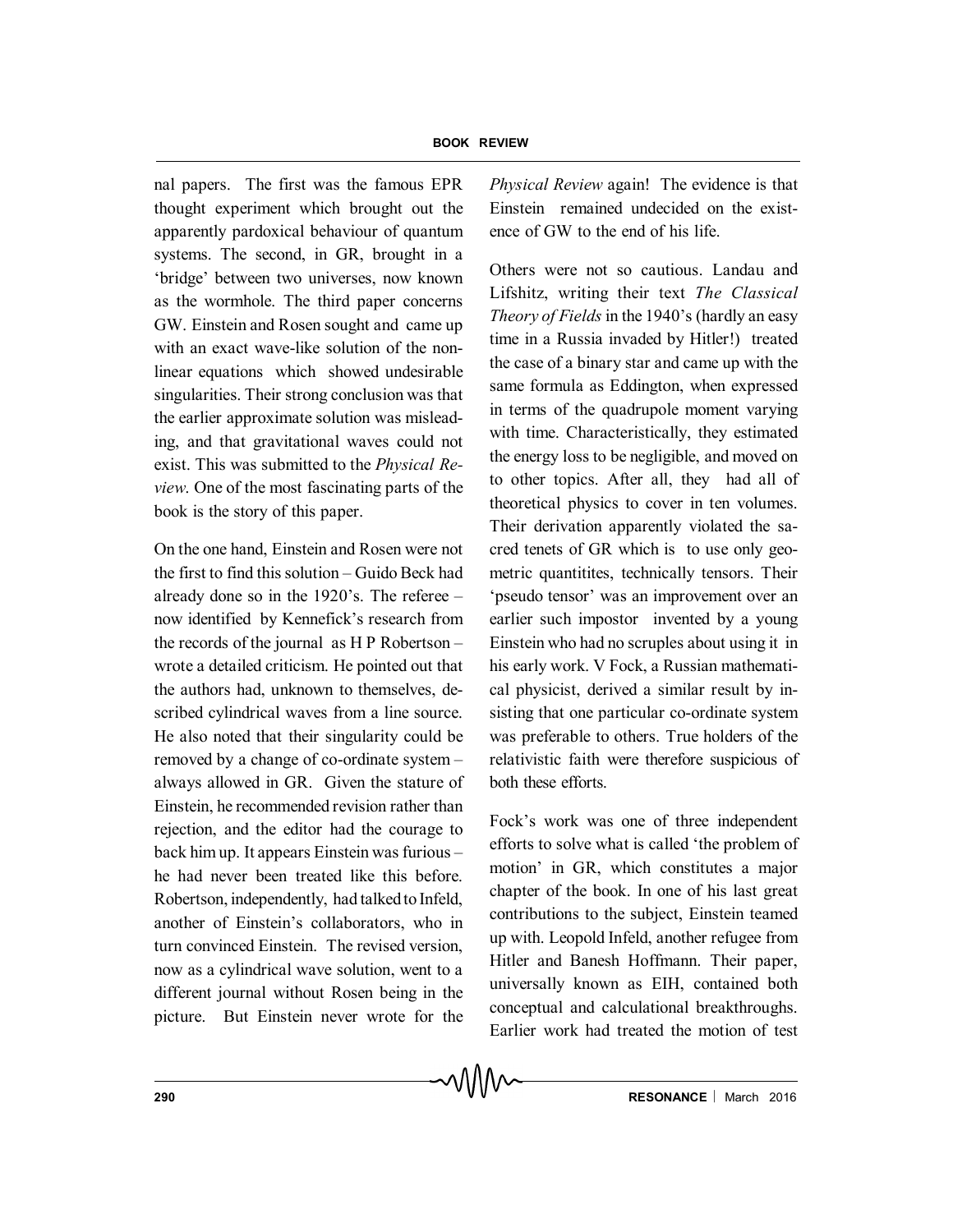particles in a given spacetime. But conceptually, the particles are themselves sources of gravitational fields. When one has two or more comparable masses, one cannot single out any as test particles. Einstein's long conviction was that his equations relating the field to its sources would themselves yield the equations of motion of these particles. EIH were able to carry out this programme, not just at the Newtonian level but including corrections of the order of  $(v/c)^2$  – sufficient to include all astronomical tests of GR up to that time. This is known as the post-Newtonian approach. Apart from Fock, it appears that Eddington and G L Clark (not mentioned by Kennefick) were able to achieve the same goal The date, 1938–39, of this work perhaps explains why further progress was not immediate – the second world war would have clearly pushed such esoteric matters aside.

One of the many fascinating human stories in the book is that of Infeld. As a Jew, he needed Einstein's special intervention to be able to join the university of Berlin in 1920. His early work was with Born on electrodynamics, but his lifelong passion was relativity. After his stay with Einstein in Princeton for the EIH work, Infeld had a position in Toronto, guiding Felix Pirani (see later) among others. But he was hounded out because of baseless suspicions that he would pass on nuclear secrets to the communists in his native Poland. Perhaps, his is the only case of being appointed emertius professor after death – an attempt by the University of Toronto to rectify and atone for its past actions. In our own time, we have seen the royal exoneration of Alan Turning in England.

Just as remarkable is Infeld's role in the gravitational wave story. At Warsaw, he headed the Institute of Theoretical physics, and worked on the problem of motion. Since no wave-like behaviour emerged in this systematic treatment, order by order in powers of  $v/c$ , he concluded that other treatments giving waves from binary stars were wrong. However, his own brilliant student, A Trautman, took a different view and was one of the earliest to realise the importance of boundary conditions. Trautman was trained in radio engineering and mathematics, and would have known of the famous Sommerfeld radiation condition which is essential to treatments of diffraction of electromagnetic waves. The EIH approach only took care of the immediate vicinity of the stars, while waves become clearly visible only far away. This turned attention to the behaviour of the gravitational field at large distances from the material sources. Even before Trautman received his PhD, he visited Kings College, London where Hermann Bondi was setting up a strong relativity group. Trautman delivered a series of lectures on relativity to his much senior audience! His contribution to the work at the Kings College is acknowledged in their papers. This part of the story is covered separately (Article-in-a-Box on H Bondi in this issue). Subrahmanyan Chandrasekhar in Chicago was greatly inspired by Trautman's work and acknowledged this in his papers, to which we turn next.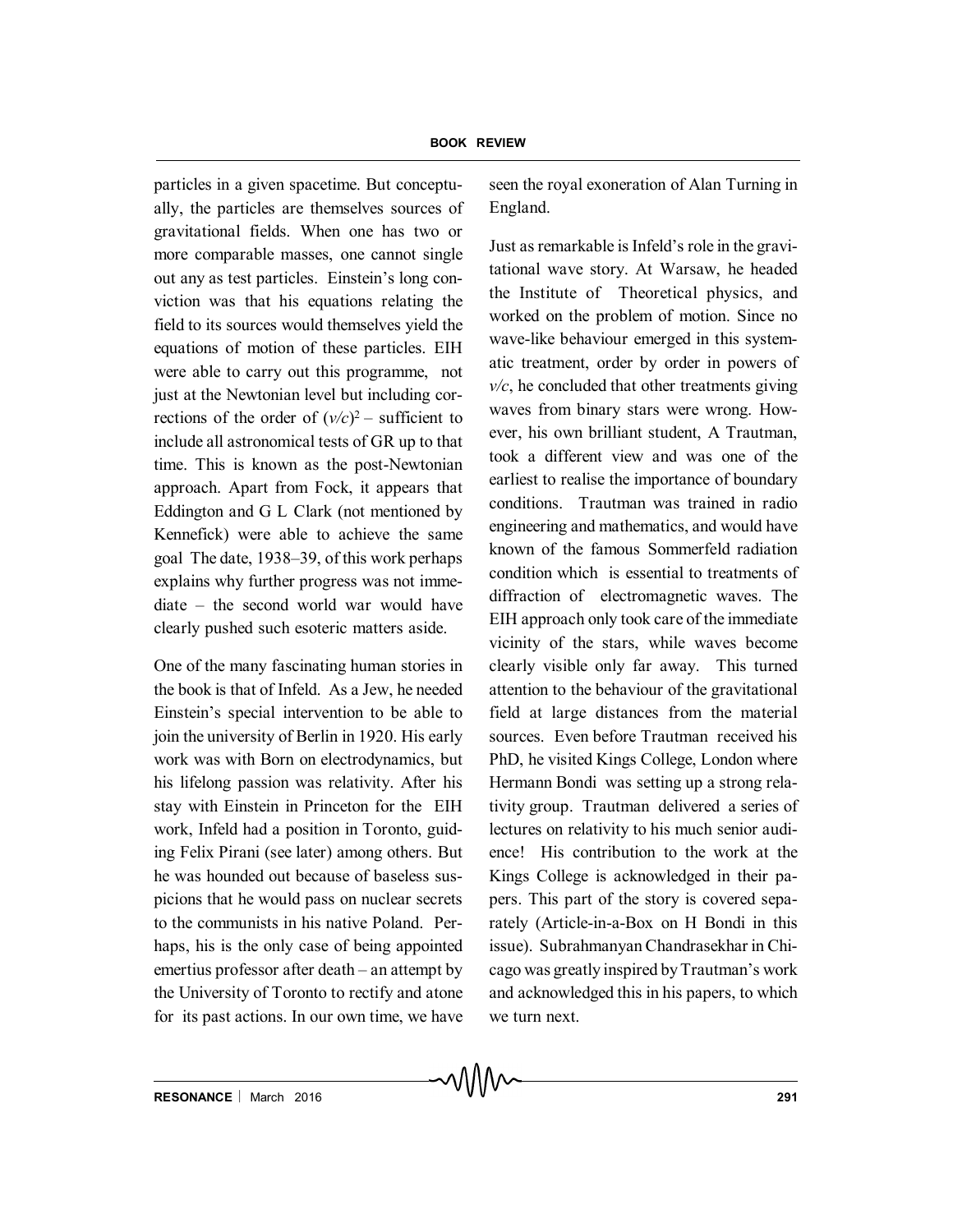Perhaps Kennefick could have covered Chandrasekhar's contribution to the field in a little more detail than he does; so a digression on this work may be in order. Unlike every other scientist mentioned in the book, Chandra (as he was universally known) entered the field at what would be regarded as an advanced age – nearly sixty! He drew together many threads to weave his magic. Rather than deal with point masses and their associated problems (tamed to some extent by EIH), he chose to deal with perfect fluids, for which the equations of motion follow from the conservation laws built into Einstein's equations. William Burke in CalTech, working with Thorne, had already handled the critical problem of matching the near zone and the wave zone using techniques developed and used in fluid mechanics. (Even the simple-looking problem of dragging a cylinder through a viscous fluid needs such methods, called 'matched asymptotic expansions'). Choices of co-ordinates had to be made at every stage – going up to  $(v/c)^7$ . For algebraic reasons, Chandra revived what he delicately called the 'Landau Lifshitz complex' which had been shunned by true relativists for twenty years. Another vital ingredient was a graduate student, Paul Esposito, willing to undertake the heroic analytic calculations that this method – or any other for this problem – required. Of course, Chandra checked everything himself as well!

The final outcome was a confirmation of what the less critical had long believed – the Landau Lifshitz formula for energy emitted by a double

system. But now, the terms in the near zone producing the damping were exhibited explicitly (as they were in the parallel work by Burke and Thorne and collaborators). To Chandra at least, this put the issue beyond reasonable doubt, and he would continue to apply this formalism (with later students) to astrophysical problems which called for gravitational radiation damping, such as the stability and oscillations of neutron stars.

The whole field took a different turn in the early 1970's with the discovery by Russell Hulse and Joseph Taylor of two neutron stars in a binary system; one of which was conveniently endowed with a clock which could be read from earth – a rotating beam of radio emission. Here was the laboratory needed to test Einstein's theory and very quickly the (*v/*  $c$ <sup>2</sup> corrections were verified – they were huge since the orbit was forty times smaller than that of the planet Mercury, the best previous candidate.

In just four years more, Taylor and Joel Weisberg could announce the successful detection of the energy loss by gravitational waves, via a steady decrease in the orbital period which was around seven hours. This was a very small effect – less than one part in three hundred million per year. But a simple calculation shows that in the roughly five thousand orbits executed in one year, the discrepancy in pulse arrival times caused by this shrinkage is a few per cent of an orbit – much greater than the noise in the observations. Further, there were no free parameters – the relevant quantities like the two masses and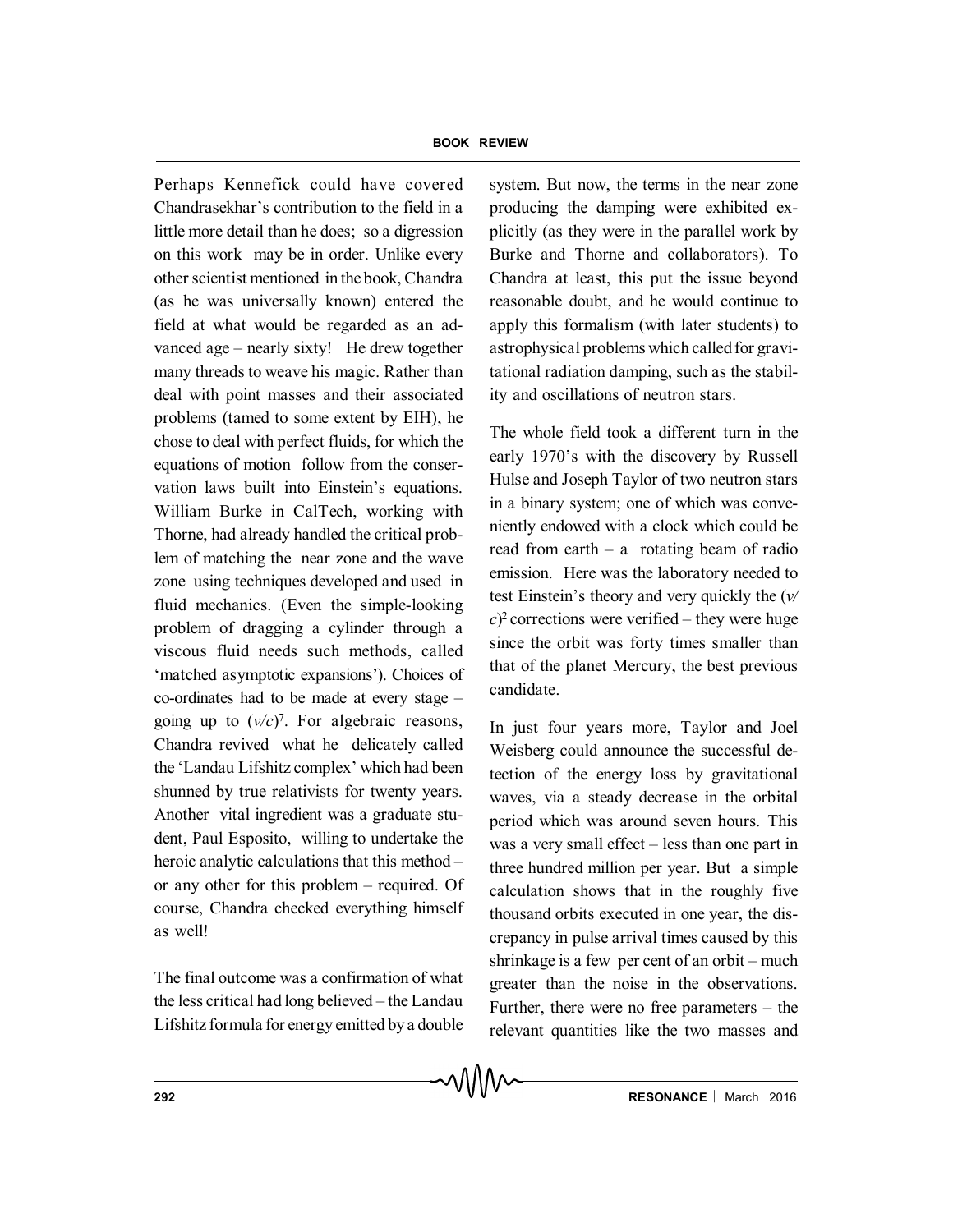the size and shape of the orbit were already determined from earlier work. The gravitational wave emission-induced decay is now verified to an accuracy of better than half per cent, and deservedly won the 1993 Nobel Prize for Hulse and Taylor. Today, it seems obvious that the status of the whole field had to change after this development. Kennefick points out that this took a rather long time – alternative explanations had to be ruled out, and more examples found. By the 1980's, it seems that the whole idea of gravitational radiation from binary systems obeying the quadrupole formula had been accepted.

This did not mean that there was no more work to be done by the theorists. The double neutron star system is weakly relativistic ( $v/c \approx$ ) but each object is strongly relativistic  $(v_{\text{escape}}/c \cong 0.3$  from the surface). This needs matching to another strong field zone near each moving object. Gravitational radiation from such compact objects needs a much more sophisticated analysis. Kennefick interviews Thibault Damour who pursued this programme, bringing out once more how subtle the issues involved can become as one goes to higher powers of *v/c*. The three letter acronym for the work of this school is BDI – Blanchet, Damour, and Iyer (our guest editor for this issue). It has become clear, especially in the recent past after Kennefick wrote, that this is not an academic exercise. When one models two black holes orbiting each other, as in the recent discovery by LIGO, there is no escaping from the strong field region. The model is essential to efforts at detection because it

provides a 'template' with which to compare the signal buried in noise – any error in this template translates into inefficient or even failed detection. Even after all the effort that has gone into this field, the final merger of the two black holes defies a pure, first principles analytic approach – the final phase is highly nonlinear, the two black holes are distorted and moving at relativistic speeds. The merger of two black holes was for many years the grand challenge of the field of numerical relativity which puts Einstein's equations on a computer. This required not just faster hardware but better algorithms based on new ideas. The issues of nonlinearity and choice of co-ordinate system, and boundary conditions which plagued analytical efforts for nearly a century show up in computations as well. They have been tamed, just in time for being useful in modeling the detection of a clear signal by LIGO. An analytical framework making optimal use of the information from the post-Newtonian work as well as the numerical work has been proposed by Damour and collaborators and is the state of the art at the present time.

This review has gone beyond the book, expanding into a wider discussion of why it took a hundred years to sort out the theory of gravitational waves. The review also does less than justice to the more technical (at least to a physicist) aspects of history of science that the author devotes considerable space and effort to. The events he relates show that a simple step-by-step progress is a very naive model, and personalities, relationships, and